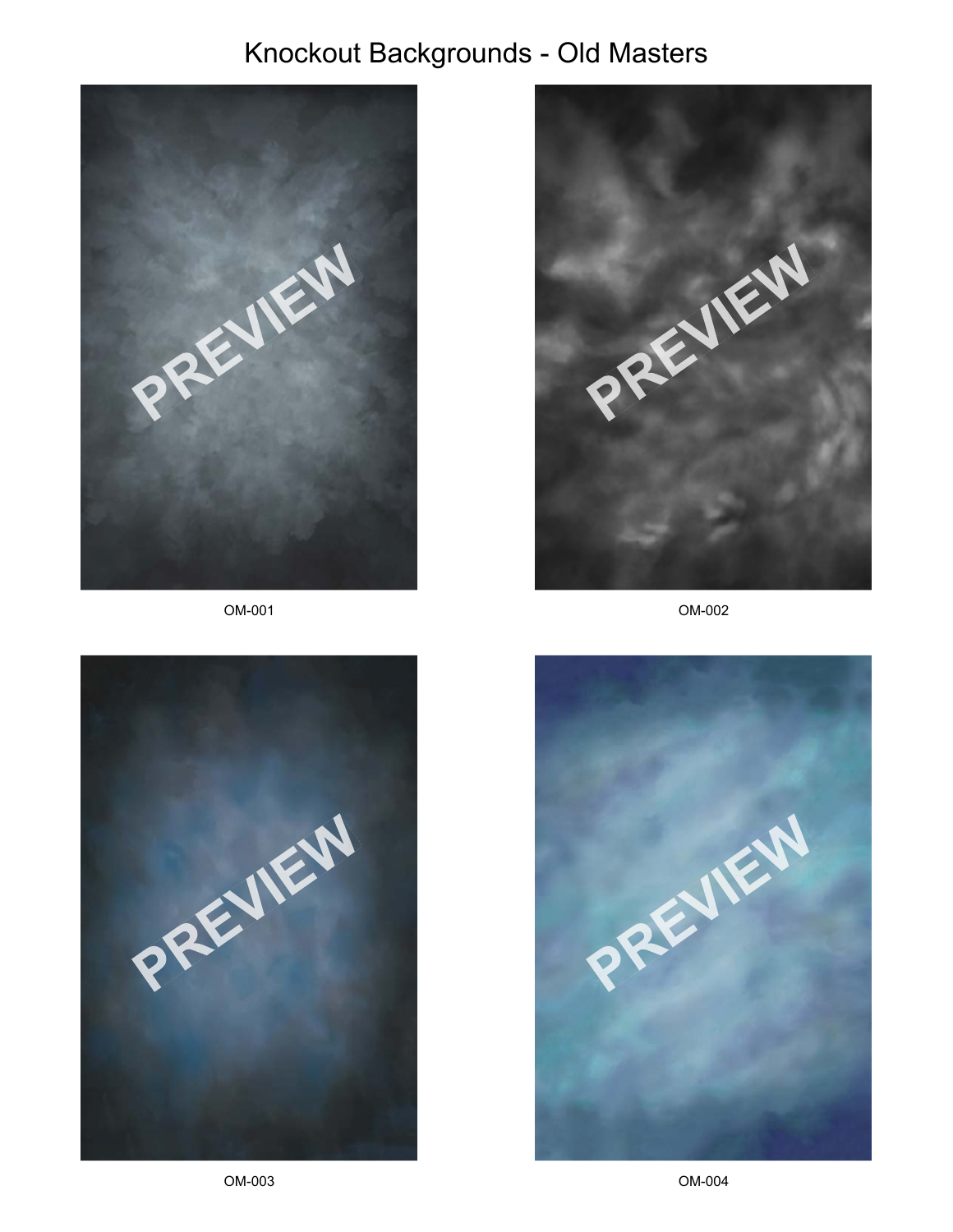

OM-005





OM-006



OM-007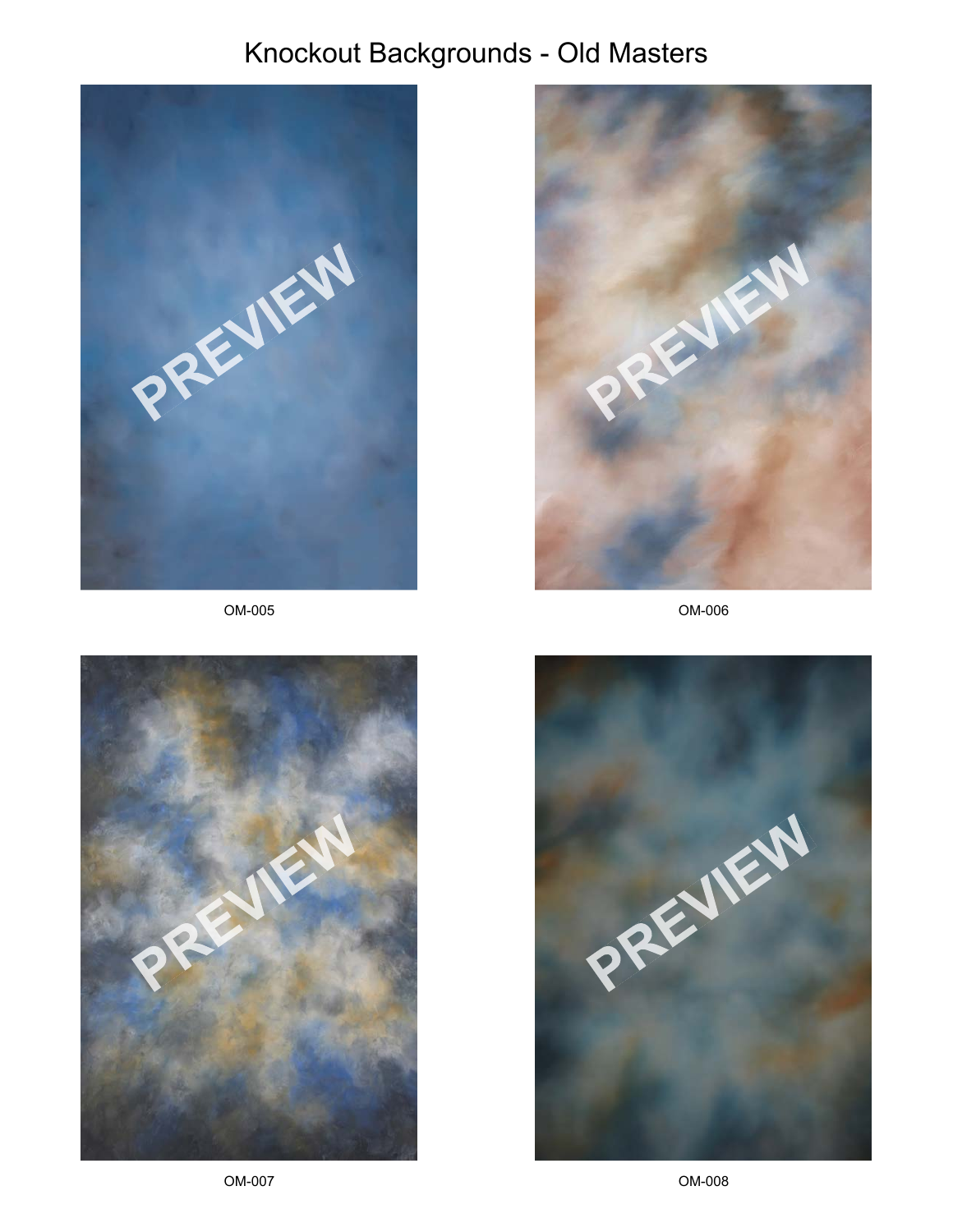

OM-009





OM-010

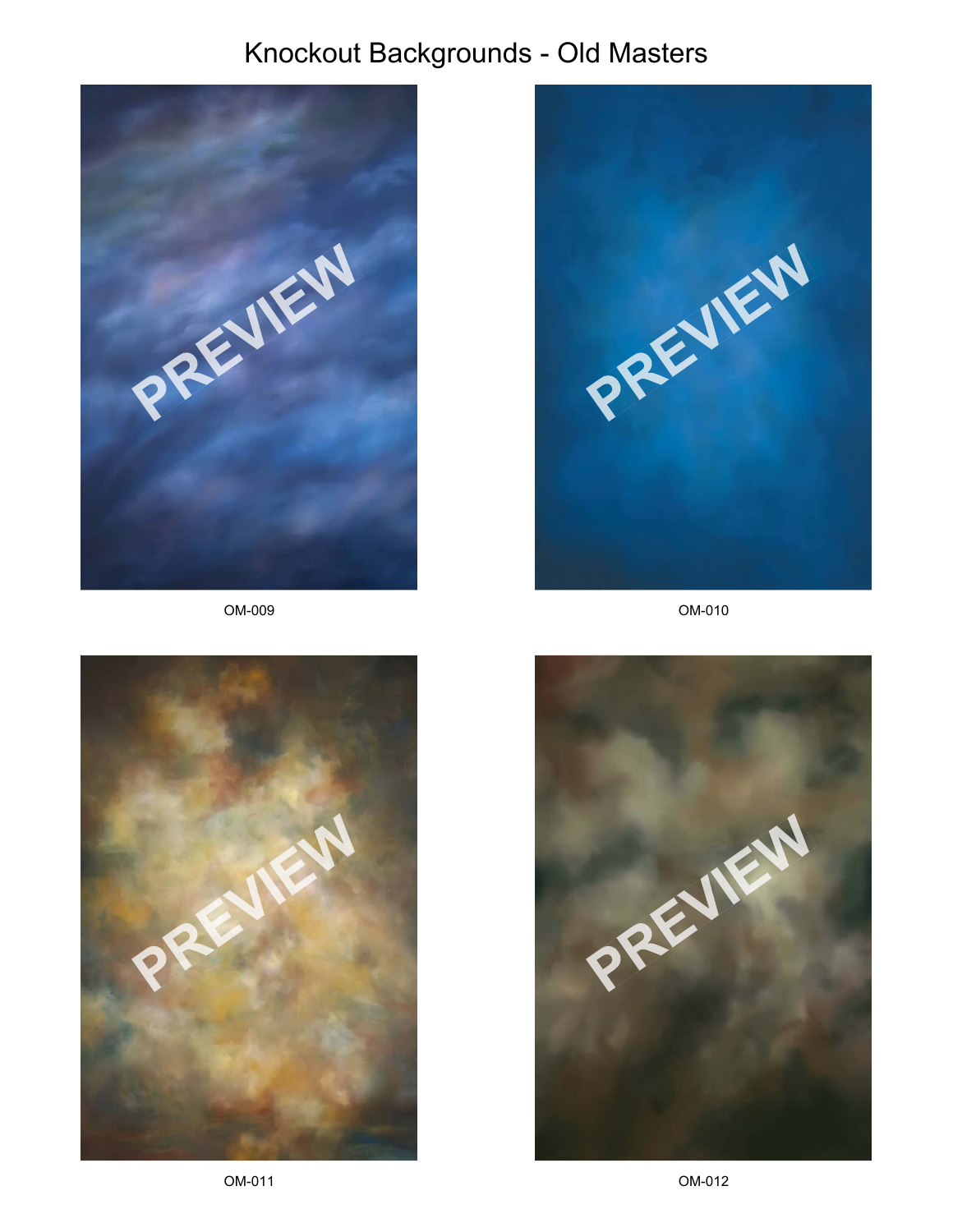

OM-013





OM-014



OM-015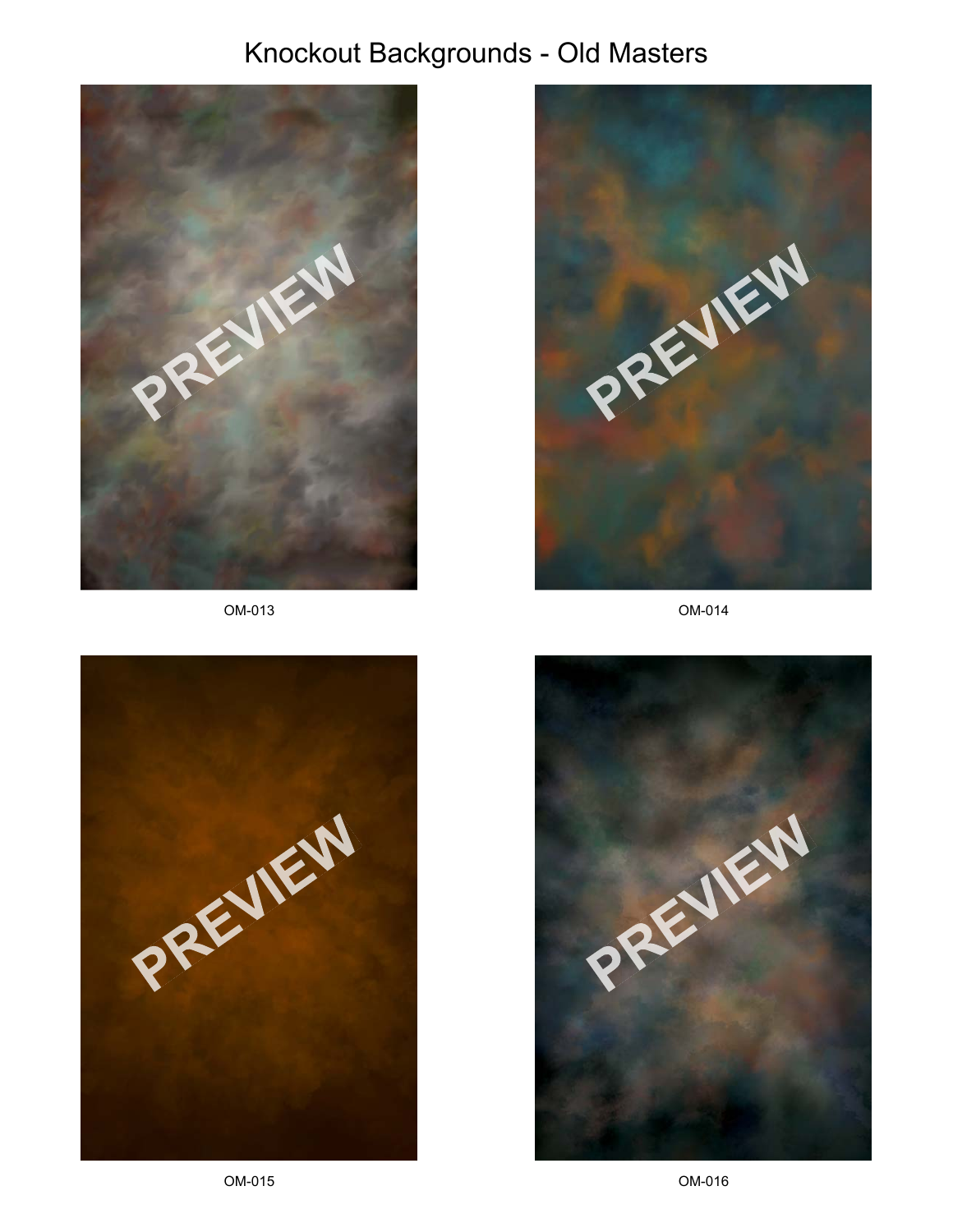





OM-018

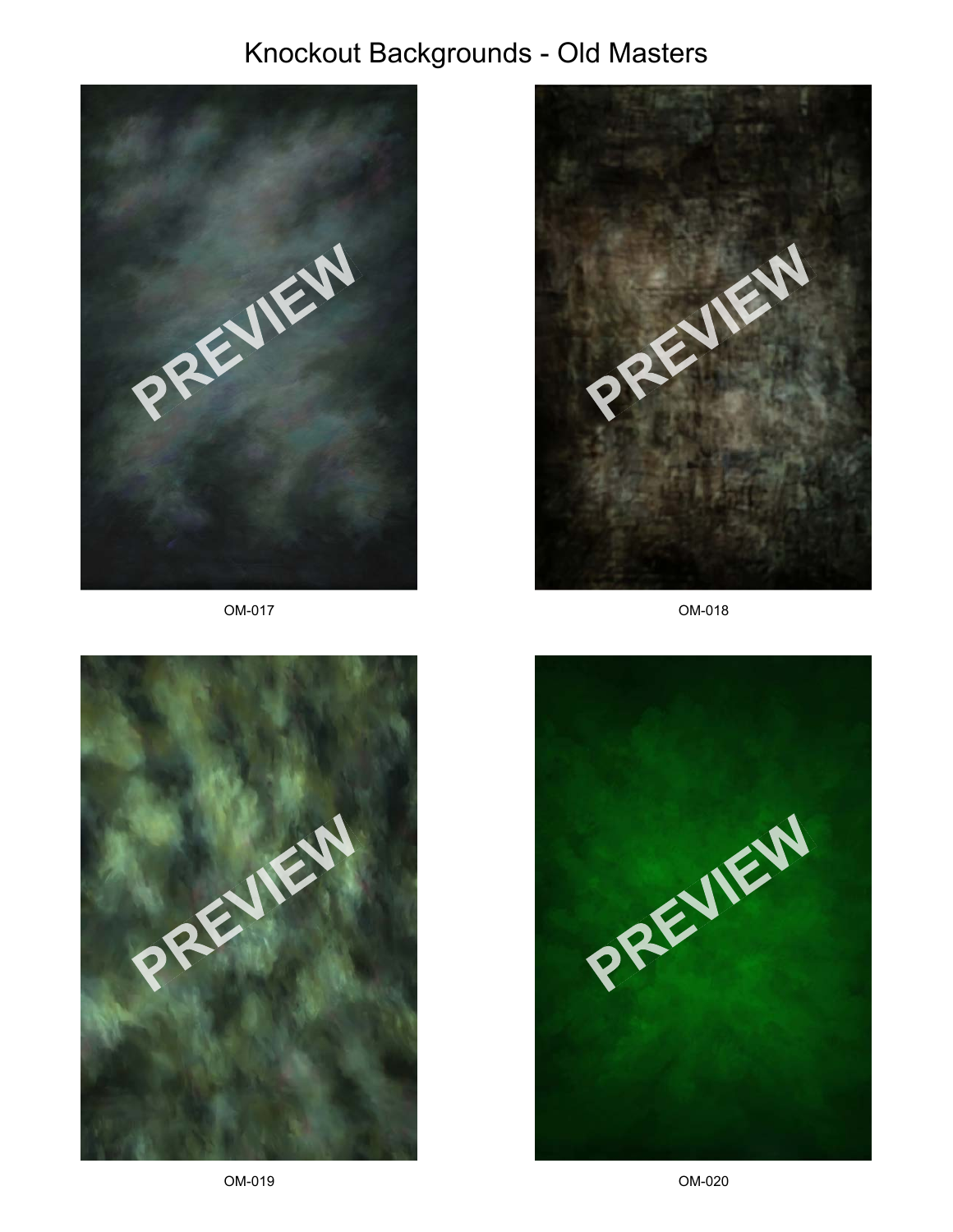

OM-021





OM-022